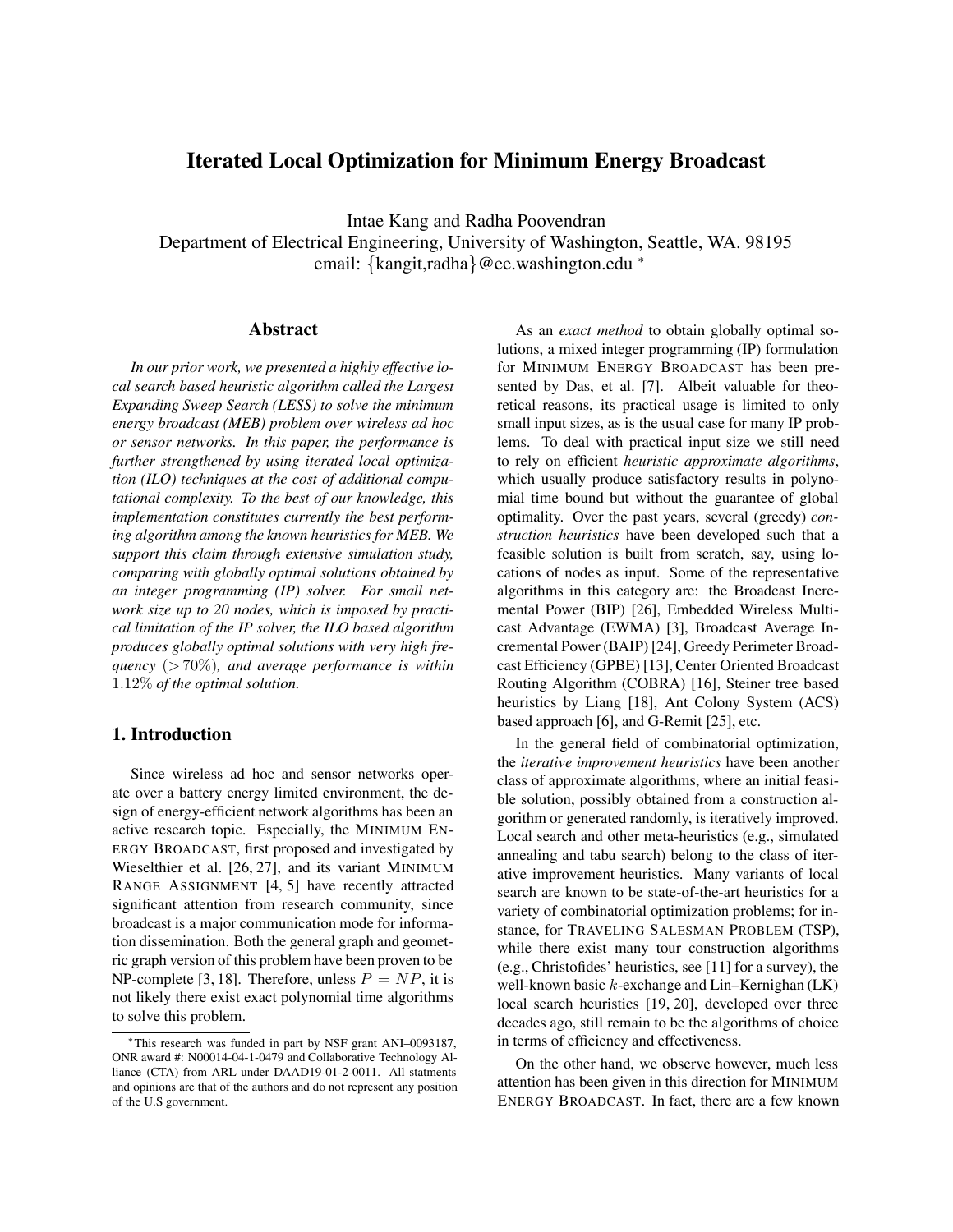| <b>Report Documentation Page</b>                                                                                                                                                                                                                                                                                                                                                                                                                                                                                                                                                                                                                                                                                                                                                                                                                                   |                             |                              |                            | Form Approved<br>OMB No. 0704-0188                  |                           |  |
|--------------------------------------------------------------------------------------------------------------------------------------------------------------------------------------------------------------------------------------------------------------------------------------------------------------------------------------------------------------------------------------------------------------------------------------------------------------------------------------------------------------------------------------------------------------------------------------------------------------------------------------------------------------------------------------------------------------------------------------------------------------------------------------------------------------------------------------------------------------------|-----------------------------|------------------------------|----------------------------|-----------------------------------------------------|---------------------------|--|
| Public reporting burden for the collection of information is estimated to average 1 hour per response, including the time for reviewing instructions, searching existing data sources, gathering and<br>maintaining the data needed, and completing and reviewing the collection of information. Send comments regarding this burden estimate or any other aspect of this collection of information,<br>including suggestions for reducing this burden, to Washington Headquarters Services, Directorate for Information Operations and Reports, 1215 Jefferson Davis Highway, Suite 1204, Arlington<br>VA 22202-4302. Respondents should be aware that notwithstanding any other provision of law, no person shall be subject to a penalty for failing to comply with a collection of information if it<br>does not display a currently valid OMB control number. |                             |                              |                            |                                                     |                           |  |
| 1. REPORT DATE<br><b>APR 2005</b>                                                                                                                                                                                                                                                                                                                                                                                                                                                                                                                                                                                                                                                                                                                                                                                                                                  |                             | 2. REPORT TYPE               |                            | <b>3. DATES COVERED</b><br>00-04-2005 to 00-04-2005 |                           |  |
| <b>4. TITLE AND SUBTITLE</b>                                                                                                                                                                                                                                                                                                                                                                                                                                                                                                                                                                                                                                                                                                                                                                                                                                       |                             |                              | <b>5a. CONTRACT NUMBER</b> |                                                     |                           |  |
| <b>Iterated Local Optimization for Minimum Energy Broadcast</b>                                                                                                                                                                                                                                                                                                                                                                                                                                                                                                                                                                                                                                                                                                                                                                                                    |                             |                              |                            | <b>5b. GRANT NUMBER</b>                             |                           |  |
|                                                                                                                                                                                                                                                                                                                                                                                                                                                                                                                                                                                                                                                                                                                                                                                                                                                                    |                             |                              |                            | 5c. PROGRAM ELEMENT NUMBER                          |                           |  |
| 6. AUTHOR(S)                                                                                                                                                                                                                                                                                                                                                                                                                                                                                                                                                                                                                                                                                                                                                                                                                                                       |                             |                              |                            | <b>5d. PROJECT NUMBER</b>                           |                           |  |
|                                                                                                                                                                                                                                                                                                                                                                                                                                                                                                                                                                                                                                                                                                                                                                                                                                                                    |                             |                              |                            | <b>5e. TASK NUMBER</b>                              |                           |  |
|                                                                                                                                                                                                                                                                                                                                                                                                                                                                                                                                                                                                                                                                                                                                                                                                                                                                    |                             |                              |                            | <b>5f. WORK UNIT NUMBER</b>                         |                           |  |
| 7. PERFORMING ORGANIZATION NAME(S) AND ADDRESS(ES)<br>8. PERFORMING ORGANIZATION<br><b>REPORT NUMBER</b><br><b>University of Washington, Department of Electrical</b><br>Engineering, Seattle, WA, 98195                                                                                                                                                                                                                                                                                                                                                                                                                                                                                                                                                                                                                                                           |                             |                              |                            |                                                     |                           |  |
| 9. SPONSORING/MONITORING AGENCY NAME(S) AND ADDRESS(ES)                                                                                                                                                                                                                                                                                                                                                                                                                                                                                                                                                                                                                                                                                                                                                                                                            |                             |                              |                            | 10. SPONSOR/MONITOR'S ACRONYM(S)                    |                           |  |
|                                                                                                                                                                                                                                                                                                                                                                                                                                                                                                                                                                                                                                                                                                                                                                                                                                                                    |                             |                              |                            | <b>11. SPONSOR/MONITOR'S REPORT</b><br>NUMBER(S)    |                           |  |
| 12. DISTRIBUTION/AVAILABILITY STATEMENT<br>Approved for public release; distribution unlimited                                                                                                                                                                                                                                                                                                                                                                                                                                                                                                                                                                                                                                                                                                                                                                     |                             |                              |                            |                                                     |                           |  |
| <b>13. SUPPLEMENTARY NOTES</b>                                                                                                                                                                                                                                                                                                                                                                                                                                                                                                                                                                                                                                                                                                                                                                                                                                     |                             |                              |                            |                                                     |                           |  |
| 14. ABSTRACT                                                                                                                                                                                                                                                                                                                                                                                                                                                                                                                                                                                                                                                                                                                                                                                                                                                       |                             |                              |                            |                                                     |                           |  |
| <b>15. SUBJECT TERMS</b>                                                                                                                                                                                                                                                                                                                                                                                                                                                                                                                                                                                                                                                                                                                                                                                                                                           |                             |                              |                            |                                                     |                           |  |
| 16. SECURITY CLASSIFICATION OF:                                                                                                                                                                                                                                                                                                                                                                                                                                                                                                                                                                                                                                                                                                                                                                                                                                    | 17. LIMITATION OF           | 18. NUMBER                   | 19a. NAME OF               |                                                     |                           |  |
| a. REPORT<br>unclassified                                                                                                                                                                                                                                                                                                                                                                                                                                                                                                                                                                                                                                                                                                                                                                                                                                          | b. ABSTRACT<br>unclassified | c. THIS PAGE<br>unclassified | <b>ABSTRACT</b>            | OF PAGES<br><b>10</b>                               | <b>RESPONSIBLE PERSON</b> |  |

**Standard Form 298 (Rev. 8-98)**<br>Prescribed by ANSI Std Z39-18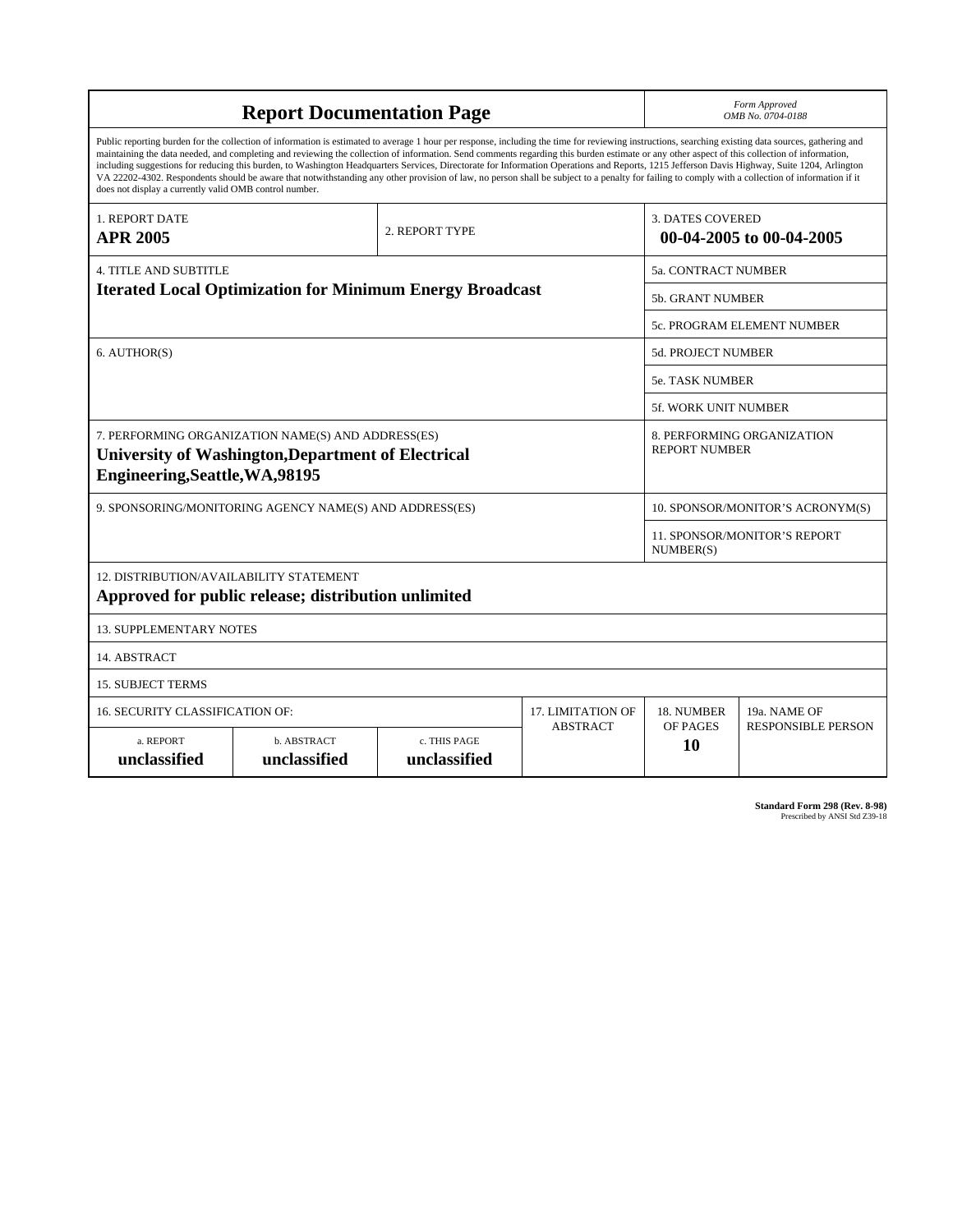algorithms that may be considered as local search algorithms in a broader sense, including Post Sweep procedure [26], Iterative Maximum Branch Minimization (IMBM) [17], r-Shrink [6], although not specifically stated as such. Interpreting these algorithms as local search facilitates analysis of advantages or disadvantages therein, and after the underlying concepts of each algorithm are distilled as local search, we can easily extend the concepts to devise better performing heuristics. Performance-wise, above heuristics (IMBM, r-Shrink, Post-Sweep) are not impressive, resulting in local optima only comparable to tree construction heuristics (e.g., EWMA) in their solution quality.

In our prior work [15], we presented a highly effective heuristic algorithm (comparable to the LK search for TSP [20]) called the Largest Expanding Sweep Search (LESS), based on local search principle. In this paper, we extend this concept and present an iterated local optimization based heuristics relying on two neighborhood structures, which are designed to be more general and to maximize the correlation with the objective function (the meaning of which will be clarified later), still maintaining computational efficiency. One shortcoming of these approaches is that they are centralized. Unless the broadcast routing tree is computed at one location and distributed to all other nodes, their practical usage as a broadcast routing protocol may be limited. However, we believe the quest to develop ever better performing algorithms has never ended (as is the case for TSP problem). Eventually, the insights gained during the course of our investigation as to which mechanism provides trees yielding smaller cost may be beneficial in other related research activities, including distributed and localized implementations.

The remainder of this paper is organized as follows. In the next section, a system model used throughout this paper and the problem formulation will be presented. In Section 3, we briefly review the concept of iterated local optimization. In Section 4, we discuss two neighborhood structures suitable for MEB problem, which are one of the most crucial ingredients in iterated local optimization. Subsequently, the details of search strategies and the choice of initial feasible solution are discussed in Section 5. Simulation results and conclusions are provided in Section 6 and 7.

#### **2. System Model and Problem Formulation**

We assume that each node (host) in a wireless ad hoc network is equipped with an omnidirectional antenna, and acquires its location information either through GPS or other localization techniques [2]. Let  $||uv||$  be the Euclidean distance between node  $u$  and  $v$ . The re-

quired power to support a link  $(u, v)$  from node u to v is denoted by  $P_{uv}$ , which consists of RF transmit power and signal processing power for signal transmission and reception. Due to path loss in a wireless channel, the received power level is inversely proportional to distance and attenuates as  $\|uv\|^{-\alpha}$ , where  $\alpha$  denotes the path loss factor which usually satisfies  $2 < \alpha < 7$ . Therefore,  $P_{uv} = \gamma ||uv||^{\alpha} + \lambda$  is a relatively accurate link model assuming stationary nodes and a time-invariant (or slowly varying) channel, where  $\gamma$  denotes the receiver sensitivity threshold and  $\lambda$  is a constant power consumption factor due to signal processing at a node. To avoid undue complication of notations, we tentatively assume  $\gamma = 1$  and  $\lambda = 0$ . We note that our algorithm works independent of an individual link model. The power consumption at node u is denoted by  $p(u)$ , and its corresponding transmission range is  $r(u)$ , which are bounded by  $p(u) \leq p_{\text{max}}$  and  $r(u) \leq r_{\text{max}}$ , respectively. Therefore, the required transmit power of node u to reach node v is  $p(u) = P_{uv}$ .

Given a network represented by a directed weighted graph  $G = (V, A, c)$  with a set  $V = \{1, 2, ..., n\}$  of nodes with cardinality  $n = |V|$  and a set A of  $m = |A|$ directed edges (links), and a real valued cost function  $c$ :  $A \to \mathbb{R}^1$  defined on every edges  $e \in A$ , the MINIMUM ENERGY BROADCAST (MEB) problem seeks to find a s-*arborescence* (served as a broadcast routing tree)  $T = (V, A_T)$  rooted at source node s that can reach every node  $v \in V$  in a wireless network either directly or through intermediate nodes (in multiple hops) with minimum overall power cost. Then the general graph version can be formulated as:

$$
\text{minimize } \sum_{u \in V} \max_{(u,v) \in A_T} \{c_{uv}\}, \ \forall T \in \mathcal{T} \subseteq G, \quad (1)
$$

where  $T$  denotes the family of s-arborescences (directed trees) rooted at s and spanning all nodes in V. The geometric version of MEB assumes the graph be a geometric graph; That is, a directed edge  $(u, v) \in V^2$ exists if and only if  $||uv|| \le r(u)$ . Note  $(u, v) \in A$  does not necessarily mean  $(v, u) \in A$ , since  $r(u) \neq r(v)$  in general.

In what follows, we will use the following notations:

- $p(u)$  = total required power to enable communications between nodes lying at range  $r(u)$  apart from u.
- $P_{uv}$  = total required power to maintain a communication link between node  $u$  and  $v$ .
- $\delta_T(u) \triangleq \{v \mid (u, v) \in A_T\}$ , the *logical neighbor* of node  $u$  in a given tree  $T$  which the set of adjacent (child) nodes of node  $u$ . The cardinality of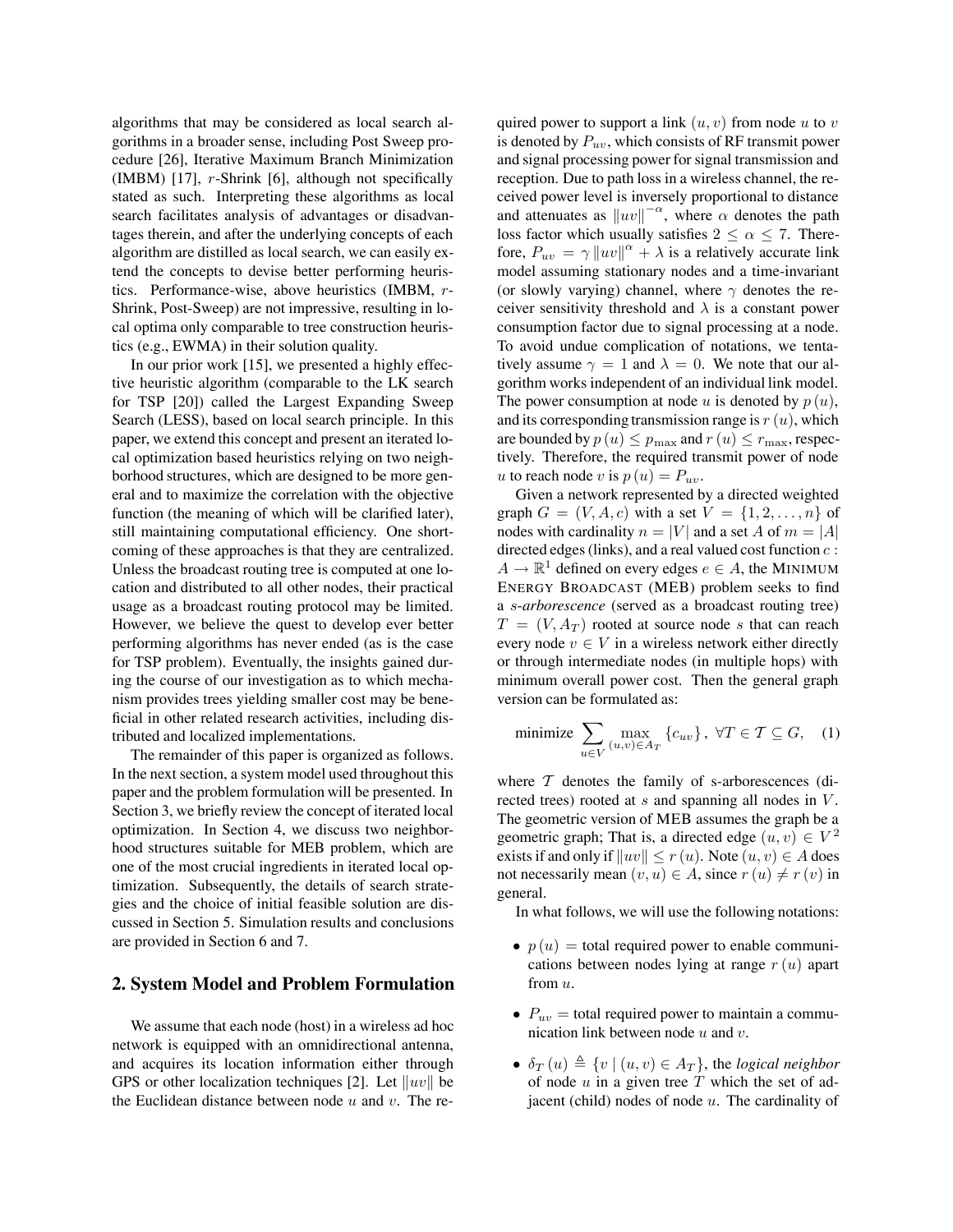$\delta_T(u)$  corresponds to the outdegree of node u in the tree T, i.e.,  $deg(u) = |\delta_T(u)|$ . The indegree of every node is always 1, except the source node s for which the indegree is 0.

- $\pi_T(u) \triangleq \{v \mid (v, u) \in A_T\}, \forall u \in V \setminus \{s\}$  and  $\pi_T(s) = \phi$ , the unique parent node of node u in T. We also use the notation  $\pi_T(S) \triangleq$  $\bigcup_{v\in S}\pi_T(v),\forall S\subseteq V.$
- $\mathcal{N}_u(v) \triangleq \{w | 0 \le ||uw|| \le ||uv||, w \in V\}$ , the *physical neighbor* of node u that is the set of all nodes within the range  $r(u) = ||uv||$ .
- $\Pi_{s\to u}$  = the set of nodes lying on a directed path from the source s to node u, where  $s, u \in \Pi_{s \to u}$ .

## **3. Iterated Local Optimization (ILO)**

In this section, a brief background on iterated local optimization is presented. Excellent references on basic local search can be found in [11, 22]. For more recent developments in meta-heuristics, readers are referred to [8]. Given an optimization problem with instances ( $\mathcal{F}, c$ ) where  $\mathcal F$  is the domain of feasible points;  $c : \mathcal{F} \to \mathbb{R}^1$  is the cost function, a *neighborhood* is a mapping  $N : \mathcal{F} \longrightarrow 2^{\mathcal{F}}$  defined for every instance in F. Then, a feasible solution  $x \in \mathcal{F}$  is called *locally optimal* with respect to N (or simply locally optimal whenever N is understood by context), if  $c(x) \leq c(y)$ ,  $\forall y \in N(x)$ , and is called *globally optimal*, if  $c(x) \leq$  $c(y)$ ,  $\forall y \in \mathcal{F}$ . The 'standard' *local search* algorithm for a minimization problem can be written as:

**procedure** *Local Search*(F, c, N) s<sup>∗</sup> ←− GenerateInitialFeasibleSolution **while**  $∃s ∈ N(s<sup>*</sup>)$  such that  $c(s) < c(s<sup>*</sup>)$  $s^* \longleftarrow s$ **end return** s<sup>∗</sup>

## **Figure 1. Pseudo-code of a standard local search procedure.**

which shows that, after an initial feasible solution is generated by a predefined feasible solution generator GenerateInitialFeasibleSolution, this solution is iteratively refined until there is no further improvement within the neighborhood. The output of this procedure is a local optimum  $s^*$ , which is heavily dependent on the neighborhood  $N$  and the initial feasible solution. In general, the larger the neighborhood size, the better the quality of the local optima, i.e., if  $s_1^*$  = **LocalSearch** $(\mathcal{F}, c, N_1)$ ,

 $s_2^*$  =**LocalSearch** $(\mathcal{F}, c, N_2)$ , and  $N_1 \supseteq N_2$ , it is highly likely that  $c(s_1^*) \leq c(s_2^*)$ , although it is not always guaranteed.

| <b>procedure</b> Iterated Local Optimization $(\mathcal{F}, c, N_1, N_2)$ |  |  |  |  |
|---------------------------------------------------------------------------|--|--|--|--|
| $ s_0 \longleftarrow$ GenerateInitialFeasibleSolution                     |  |  |  |  |
| $s^* \longleftarrow$ LocalSearch $(\mathcal{F}, c, N_1)$                  |  |  |  |  |
| repeat                                                                    |  |  |  |  |
| $s' \longleftarrow$ Perturbation( $s^*, N_2$ )                            |  |  |  |  |
| $s^{*'} \longleftarrow$ LocalSearch $(s', \mathcal{F}, c, N_1)$           |  |  |  |  |
| $s^* \longleftarrow$ AcceptanceCriterion $(s^*, s^{*\prime})$             |  |  |  |  |
| until TerminationCondition satisfied                                      |  |  |  |  |
| return $s^*$                                                              |  |  |  |  |

### **Figure 2. Pseudo-code of an iterated local optimization procedure.**

Most local search algorithms rely on a single neighborhood structure. As a way to improve upon local search, there have also been efforts to combine multiple neighborhoods for descent; e.g. Martin et al. [21] proposed a simulated annealing based algorithm for TSP with double-bridge 4-exhange neighborhood combined with standard local search using 3-opt neighborhood. Such a scheme is commonly called under the various names of iterated local search [11], large-step Markov chain [21], chained local search [1], multilevel local search [23], and variable neighborhood search [8]. In this paper, we refer to our approach under the more general name of *iterated local optimization.* For instance, for TSP, the chained LK (CLK) [1], Iterated LK (ILK) [11], Lin–Kernighan–Helsgaun (LKH) [9], and multilevel LKH [23] algorithms are based on the principle of iterated local optimization, and constitute the current state-of-the-art algorithms in terms of efficiency and effectiveness.

A high level description of iterated local optimization is presented in Fig. 2, which utilizes two neighborhood structures  $N_1$  and  $N_2$ . First, starting from an initial feasible solution  $s_0$ , after applying LocalSearch( $F, c, N_1$ ) using the neighborhood  $N_1$ , we arrive at a local optimum  $s^*$ . Next we apply perturbation or 'kick' to s<sup>\*</sup> using Perturbation( $s^*$ ,  $N_2$ ) by the neighborhood  $N_2$  to escape the local optimum (by allowing temporary hill climbing), whose outcome is an intermediate stage s'. LocalSearch $(\mathcal{F}, c, N_1)$  is once again applied but now using  $s'$  as an initial feasible solution, and accept or reject the output depending on the AcceptanceCriterion. This step is repeated until a termination condition is satisfied. We will discuss individual component in the context of MINIMUM ENERGY BROADCAST in Section 5.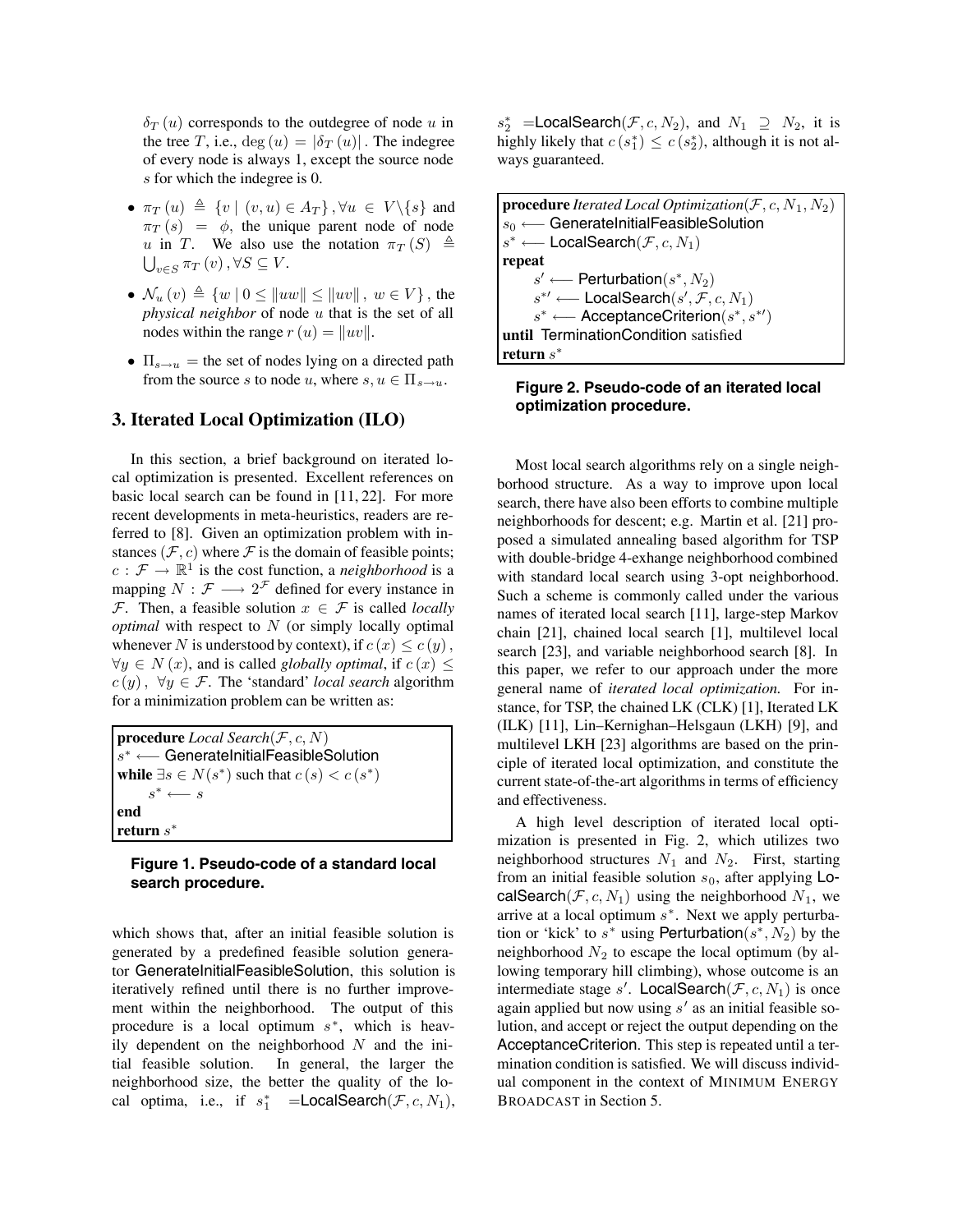## **4. Two Neighborhood Structures for Iterated Local Optimization**

The local optimization for MINIMUM ENERGY BROADCAST (MEB) requires an arborescence as an initial feasible solution and the intermediate improved solution at each iteration. To preserve tree structure, the basic premise is that every node should be connected from the source, and there should be no cycle. Given a tree  $T$ , we can uniquely and easily identify the corresponding range assignment vector  $\overline{r}$  =  $(r (1), r (2), \ldots, r (n)) \in \mathcal{R} \subset \mathbb{R}^n$  in  $\Theta(n)$  time, where  $R$  is the domain of feasible solutions for MINI-MUM RANGE ASSIGNMENT (MRA). But the converse is not true, because a group of trees are mapped into the same range assignment vector  $\overline{r}$ . See Fig. 3 for example. In effect, the domain of feasible solutions  $R$  for MRA is a partition of the domain of the feasible solutions  $T$ for MEB. Thus if we deal with range assignments  $\bar{r}$  instead of trees  $T$ , the search space of local search [11,22] for MEB problem may be significantly simplified.



**Figure 3. Range assignment vs. tree. (a) A tree and its range assignment. (b) For the same range assignment, multiple trees are allowable. For this specific topology,**  $2^8 = 256$  **trees are mapped to the same range assignment**  $r(s) = ||su||$ ,  $r(u) = ||uv||$ . Unaffected edges are not **displayed.**

In general, it is suggested that neighborhoods be designed in order to induce maximum correlation between objective function values of adjacent points [11]. In order to maximize correlation between objective function and neighborhood function, it is better to directly deal with range assignments instead of trees. As observed by Wieselthier et al. [26], this also matches well with the general philosophy that node-based approach (range) is preferred to link-based approach (tree) in wireless environment. This observation is the basis of our new approach and leads to an algorithm that converges quickly to a high quality local optimum. In the following, if at most k ranges of nodes are allowed to increase from a

given range assignment  $\overline{r}$ , we call it an order-k (rangebased) neighborhood and denote by  $NH^{(k)}(\overline{r})$ , i.e.,

$$
NH^{(k)}(\overline{r})
$$
  
= { $\overline{r' | r'(v) \ge r(v), \forall v \in S \subset V \land |S| \le k}$  }.

#### **4.1. Expanding Sweep Search Neighborhood**

First we present an order-1 range-based neighborhood structure called the *Expanding Sweep Search* (ESS) neighborhood which also preserves tree connectivity from source s. The idea of ESS is simple: in exchange for an increase in a node's power (or equivalently range), how much reduction in other nodes' power can be achieved is tested. Before we proceed further, we note that all operations in our algorithm are based on the following trivial inequality: for any finite sets of real numbers  $S_1$  and  $S_2$  such that  $S_1 \subseteq S_2$ ,

$$
\max\left\{S_1\right\} \le \max\left\{S_2\right\}.\tag{2}
$$

Thus it works on general graphs with arbitrary edge costs, even in the case of asymmetric edge costs. However, if a geometric graph model is used, we can leverage its geometric properties to find more efficient algorithms.

The *ESS* transformation may be best explained with the illustrations presented in Fig. 4. Fig. 4(a) shows the original tree  $T$ , where paths from source s to nodes  $c$ ,  $e, f$  are omitted. The direction of each edge is always assumed away from s. The transmission range of each node is also drawn. Let us keep focus on node  $u$ , which originally has the range  $r(u) = ||ud||$ . Suppose now node u decides to expand its range to reach a destination node v such that  $||uv|| > ||ud||$ , at the increase in total cost by

$$
\Delta^{+}\left(u\right) = P_{uv} - P_{ud} \ge 0\tag{3}
$$

which is called the *incremental power*. The expanded range is illustrated as a solid line circle in Fig. 4(b). Then every node within the range, i.e., the physical neighbor  $\mathcal{N}_u(v) = \{a, b, d, g, h, i, j, u, v\}$ , can hear the broadcast message from  $s$  through node  $u$ . Thus, regardless of previous parent node, each node in  $\mathcal{N}_u(v)$ may update its parent node to be node  $u$ , since they can get the message from node  $u$ . However, cautions should be given since if any of the path nodes from the source to node u, denoted by  $\Pi_{s\to u} = \{s, \ldots, c, b, a, u\},\$ would update its parent to node  $u$ , the path from  $s$  to  $u$  would be broken and the tree might become disconnected. Therefore, only the nodes  $\{d, g, h, i, j, v\}$ , the physical neighbors other than the nodes in  $\Pi_{s\to u}$ , are allowed to become the children of node  $u$ . That is, every node in  $\mathcal{M}_u(v) \triangleq \mathcal{N}_u(v) \setminus \Pi_{s\to u}$  (marked with an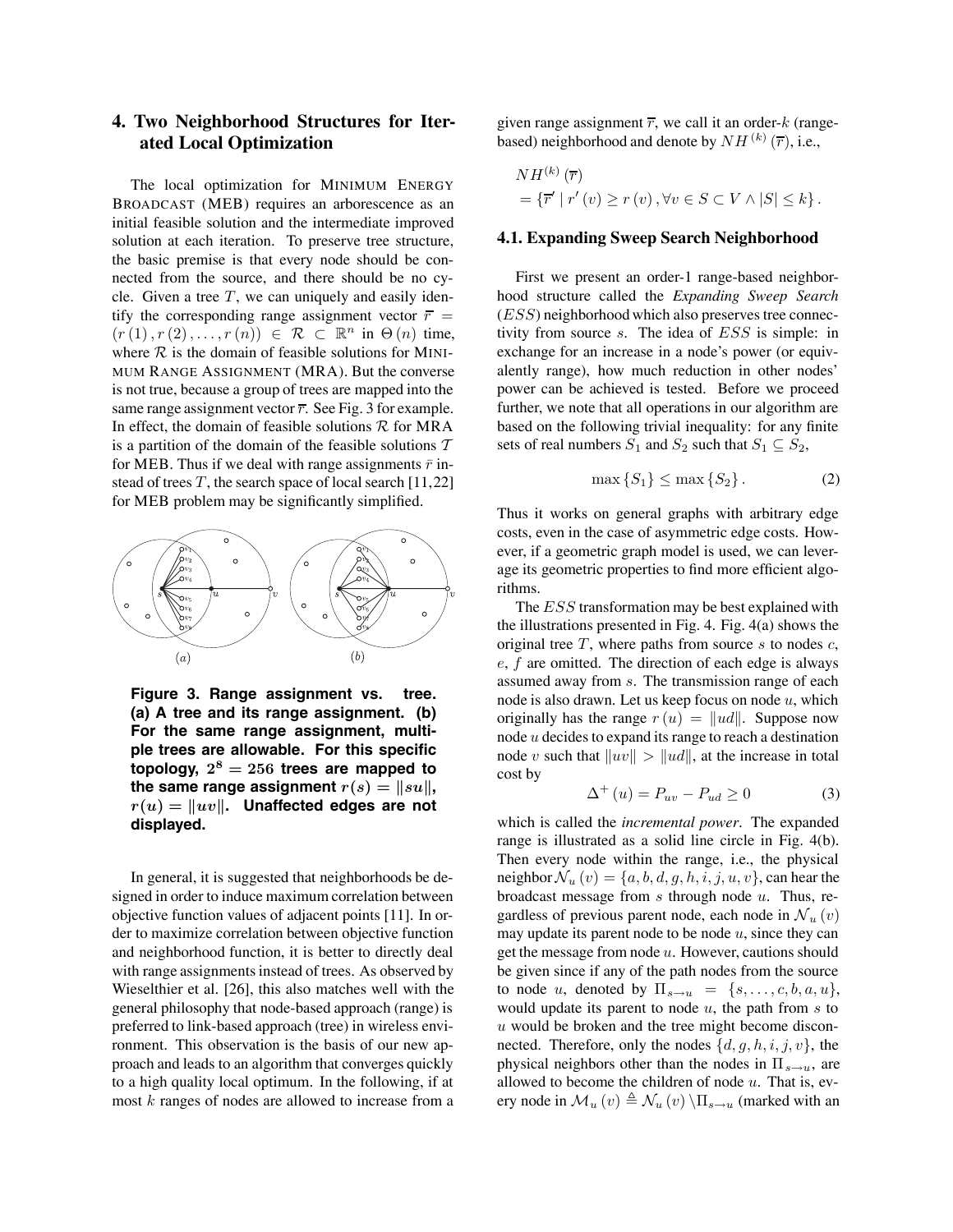

**Figure 4. Illustration for neighborhood structures (a) Original tree** *T* **. (b) Node** *u* **expands** its range to reach node  $v$ . (c) A neighbor tree  $T'$  of  $T$  in Expanding Sweep Search (ESS) **neighborhood.**

empty circle in Fig. 4) updates its parent to node  $u$ . The resulting transformed tree  $T'$  by this parent updates is shown in Fig. 4(c).

Now let us analyze how much reduction in total tree cost we can achieve by this transformation. Note that updating parents of node in  $\mathcal{M}_u(v)$  in turn gives a chance for the original parents  $w \in \mathcal{Q}_u(v) \triangleq$  $\pi(\mathcal{M}_u(v))\setminus\{u\} = \{b, d, e, f\}$  marked with square in Fig. 4 to reduce their ranges resulting in power reduction by

$$
\Delta^{-}(w) = p(w) - \max_{k \in \delta_T(w) \backslash \mathcal{M}_u(v)} \{P_{wk}\}
$$
\n(4)

$$
= \max_{k \in \delta_T(w)} \{ P_{wk} \} - \max_{k \in \delta_T(w) \setminus \mathcal{M}_u(v)} \{ P_{wk} \} \ge 0,
$$

since  $\delta_T(w) \setminus \mathcal{M}_u(v) \subseteq \delta_T(w)$  and using (2). Accounting for every affected node  $w \in \mathcal{Q}_u(v)$ , the pure *gain*  $G(u, v)$  in total cost is

$$
\mathcal{G}(u,v) = \sum_{w \in \mathcal{Q}_u(v)} \Delta^-(w) - \Delta^+(u), \qquad (5)
$$

where the first term on the right hand side is called *sweeping gain*. We denote the ESS transformation by the postfix form  $T' = T \parallel \mathcal{ESS}(u, v)$ . Then the expanding sweep search neighborhood denoted by  $NH_{ess}$ is defined as

$$
NH_{ess}(T) = \{T' | T' = T | \mid \mathcal{ESS}(u, v), \forall u, v \in V\}.
$$

Since  $|NH_{ess}(T)| \leq {n \choose 2}$ , the size of neighborhood is  $O(n^2)$ . After the expanding sweep search neighborhood  $NH_{ess}$  is clearly defined, the LESS algorithm [15] is nothing more than  $\textsf{LocalSearch}(\mathcal{T}, c, NH_{ess})$ with the steepest descent search strategy. That is, given an initial feasible solution, the best neighbor among  $NH_{ess}$  is chosen at each iteration, until there is no more gain in cost.

**procedure** *Expanding Sweep Search* (ESS) (u, v) **Input:** a *s*-arborescence  $T \in \mathcal{T}$ 1.  $T' \leftarrow T$ 2. expand range of node u to v, i.e.,  $r(u) \leftarrow ||uv||$ ,  $\forall v \in V$  s.t.  $||uv|| \geq r(u), v \notin \Pi_{s \to u}$ 3.  $\mathcal{M}_u(v) \leftarrow \mathcal{N}_u(v) \setminus \Pi_{s \to u}$ 4.  $\pi_{T'}(\mathcal{M}_u(v)) \leftarrow u$ 5. **return**  $T'$ 



#### **4.2. Edge Exchange Neighborhood**

An alternative (and traditional) approach is to consider the tree structure itself instead of range assignments. The most natural neighborhood structure conceivable when the tree structure is a feasible solution is the *elementary tree transformation* for undirected graph as described in Papadimitriou and Steiglitz (see Chapter 19 in [22]); that is, add a non-tree edge to a tree and remove an edge from the unique cycle formed by previous edge addition. Because we are dealing with a rooted directed tree (arborescence) for MINIMUM EN-ERGY BROADCAST, we can only apply elementary tree transformation on the underlying graph of the directed graph. Therefore we call it an *Edge Exchange Neighborhood* ( $NH_{ee}$ ) that is an adaptation of the elementary tree transformation to directed graphs.

An equivalent interpretation of edge exchange neighborhood is as follows: Remove an edge  $(u, v)$  from T which partitions the tree into two subtrees  $T_1$  =  $(S_{uv}, A_{T_1})$  and  $T_2 = (V \backslash S_{uv}, A_{T_2})$  where  $S_{uv}$  denotes the connected component containing  $s$  and  $u$ . Adding an edge  $(u', v') \in S_{uv} \times V \backslash S_{uv}$  to  $T_1 \cup T_2$  and updating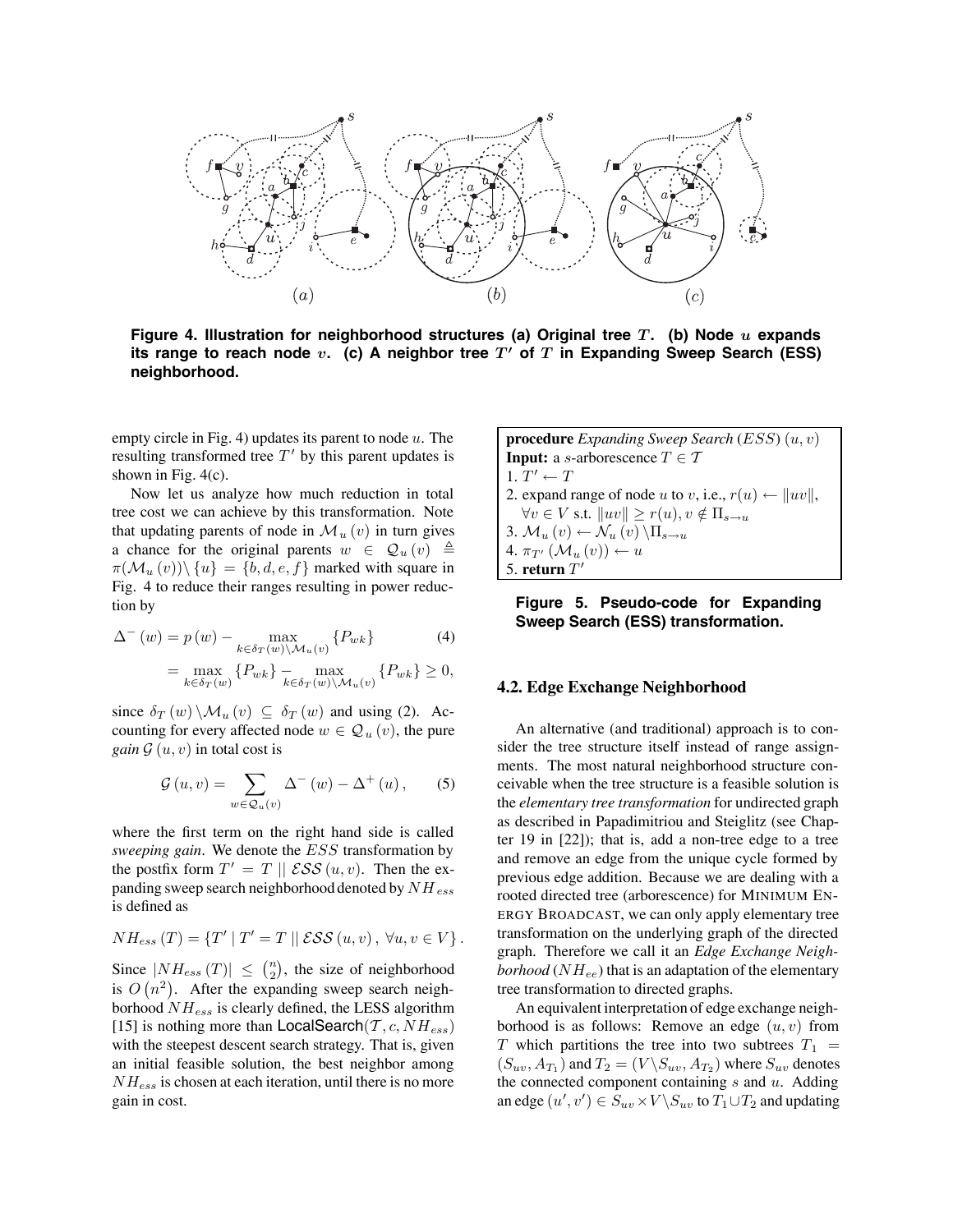the direction of edges in  $T_2$  forms a neighbor of  $T$ :

$$
NH_{ee}(T) = \{T' | T' = (V, A_T \setminus (u, v) \cup (u', v')),
$$
  

$$
\forall (u, v) \in A_T, \forall (u', v') \in S_{uv} \times V \setminus S_{uv},
$$
  
reverse edge direction  $\Pi_{v \to v'}$ .

The size of neighborhood is  $n |S_{uv}|(|V| - |S_{uv}|) =$  $O(n^3)$ . Checking the cost of a tree  $c(T)$ , using a simple array as the data structure for a tree, requires  $O(n)$  running time. Hence if we use the algorithm LocalSearch $(T, c, NH_{ee})$  with steepest descent strategy, each iteration may take  $O(n^4)$ , which is quite expensive. In the course of updating the direction of edges in  $T_2$ , it is possible that  $O(n)$  nodes may be required to increase their ranges. Therefore, this neighborhood is complementary to  $NH_{ess}$ . Other possible extension to  $NH_{ee}$  neighborhood is to combine  $NH_{ee}$  and  $NH_{ess}$ : that is, for every expanded range in  $NH_{ee}$ , we can apply the  $ESS$  transformation. Although the combined neighborhood may give better performance, running time per iteration is costly. Trade-offs in neighborhood size, time complexity and the quality of local optima is required. Therefore, we restrict the usage of  $NH_{ee}$  as a perturbation method for iterated local optimization. Since LocalSearch $(\mathcal{T}, c, NH_{ess}) \neq$ LocalSearch $(\mathcal{T}, c, NH_{ee})$ in general, they are hence mutually beneficial in enhancing the quality of local optimum obtained by the other.

**Theorem 1** *The following properties of these two neighborhoods satisfy:*

*(a) Expanding Sweep Search neighborhood encompasses neighborhood for Post Sweep algorithm. (b) Edge Exchange neighborhood encompasses neighborhoods for IMBM and 1-Shrink.*

**Proof.** (a) Without range expansion in  $NH_{ess}$ , inspecting gain for current range assignment is no different from the post sweep algorithm [26]. (b) The neighborhoods used in Iterative Maximum Branch Minimization (IMBM)  $[17]$  and r-shrink algorithms  $[6]$  are obtained by updating a node's parent to a node which is not one of its descendants. Clearly, this is a special case of  $NH_{ee}$  when  $v = v'$ .

Therefore, every local optimum by  $NH_{ess}$  (or  $NH_{ee}$ ) is also a local optimum by Post Sweep (or IMBM and 1- Shrink), respectively. Furthermore, note that although  $T'$  in Fig. 4(c) is a one-hop neighbor of T in  $NH_{ess}$ , the corresponding tree structure is large number of hops away in terms of edge exchange neighborhood  $NH_{ee}$ . This is the true advantage of using range assignments

in our algorithms, because the number of required iteration can be significantly reduced, compared to using tree structure, without much added complexity.

### **5. Search Strategies and Algorithm Details**

Our current implementation of iterated local optimization in this work strictly follows the reference high level description in Fig. 2. It is based on deterministic local search LocalSearch $(\mathcal{T}, c, NH_{ess})$ , and a random perturbation Perturbation( $s^*$ ,  $NH_{ee}$ ). We will discuss each component in Fig. 2 in the order of appearance. Before we further proceed, let us discuss some of the underlying philosophies of our algorithm.

The underlying philosophy of our current work is exactly the opposite of the Iterative Maximum Branch Minimization (IMBM) [17] and  $r$ -shrink [6] algorithms. As suggested by the names of these algorithms, "range reduction" is emphasized, meaning that the maximum branch (edge) and the corresponding range of each node is progressively broken into smaller pieces (i.e., into multihop edges or ranges). For instance in IMBM, as an initial feasible solution, a single maximum range from the source s covering the rest of the nodes, i.e.,  $r(s) = \max_{v \in V} {\{|sv|}\}$  and the corresponding star topology rooted at s, is used. It is iteratively reduced and transformed to different multihop tree structure [17]. The r-shrink algorithm resembles the IMBM, but relies on a deterministic maximum branch reduction method.

On the other hand, our LESS algorithm [15] progressively expands the ranges of nodes. While range expansion and range reduction are like the flip side of the coin (one can be achieved at the cost of the other), the implication in local search is radically different. That is, to reduce the range of a node, we need to specifically search for the nodes whose increase in range can reduce the total cost. However, as observed in expanding sweep search, expansion in a node's range naturally determines which nodes can reduce their ranges and do not require further computations, which is one advantage of our approach. Furthermore, there are other reasons range expansion may be generally preferable to range reduction for MEB.

Let us consider the topology illustrated in Fig. 6, where two groups of  $m$  nodes lie at the inner and outer circle of radius  $r_1$  and  $r_2$ , respectively, where  $|r_2 - r_1|$ is assumed very small. Suppose the configuration in Fig. 6(a) is given as the initial feasible solution, as is the case for IMBM. While the net difference between two tree cost may be small  $(r_2^{\alpha}$  vs.  $r_1^{\alpha} + m (r_2 - r_1)^{\alpha}$ ), either deterministically or probabilistically searching for the occasions which enable reduction in range  $r(s)$  is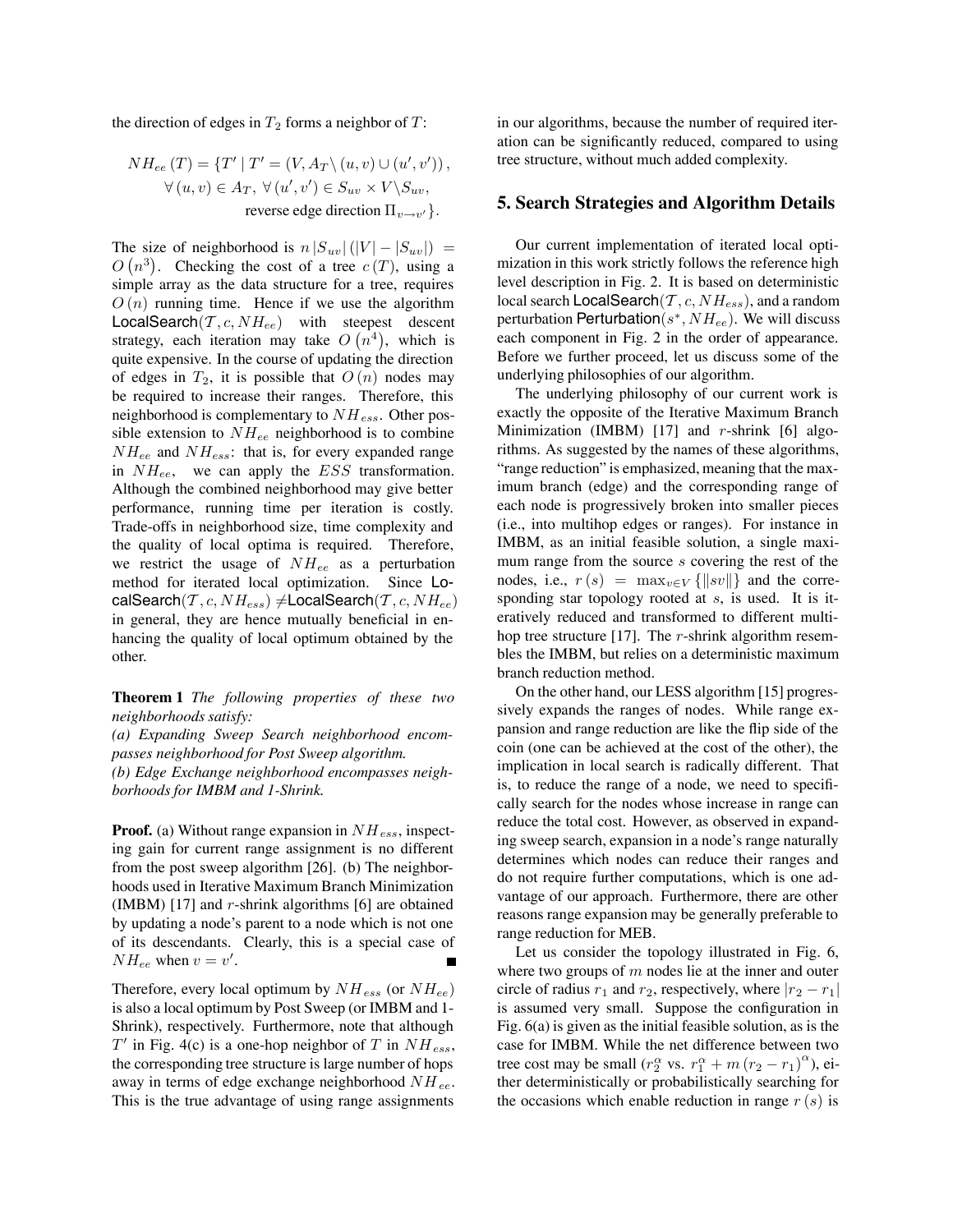

**Figure 6. Illustration of a stable constellation demonstrating that reduction in range is difficult in general.**

extremely difficult. That is, only if all  $m$  interior nodes simultaneously increase their ranges, we can jump out of the local optimum to convert to the better configuration in Fig. 6(b). In terms of the number of hops in neighborhood, these two solutions are far apart and hence we may assume there exists a high potential barrier in between these configurations. In the course of range reduction, similar situation occurs very frequently and hence it is easy to fall into a poor local optimum.

**GenerateInitialFeasibleSolution**: Now it becomes quite clear which initial feasible solution is a suitable choice. Note that the stable configuration discussed above may have been avoided from the outset (although not completely), if we have chosen MST as the initial solution. In addition, since MST consists of short length edges [12], it provides richer search space for range expansion algorithms as ours. Also approximation ratio of MST is known to be 12 [24]. By improving upon MST, the same worst case bound is guaranteed. For the same reason, both BIP and SPT are equally viable choices but not considered in this paper. Certainly, repeatedly restarting from a randomly generated tree as a starting point can only make our results stronger.

**LocalSearch:** As the LocalSearch algorithm in Fig. 2, we could use our LESS algorithm [15]. However, we can speed up convergence significantly by selecting the first  $k$  largest gain at each iteration as long as the ranges are disjoint, for which we call the variableorder disjoint (VOD) steepest descent search strategy. This strategy in some sense resembles the variabledepth search by Lin and Kernighan [20] in that indefinite orders are considered as long as the gain is kept positive. We will call this algorithm as  $LESS_{vod}$ . The details are listed in Fig. 7.

**Perturbation:** As discussed in Section 4.2, we adopt edge exchange neighborhood  $NH_{ee}$  as our perturbation

**procedure** *Variable-Order Disjoint LESS* (LESS<sub>vod</sub>) Input: an  $s$ -arborescence  $t$ /\* requires searching whole neighborhood \*/ 1.  $\mu(u) \leftarrow \text{arg max}$  $\{v:\|uv\|\geq r(u), v\not\in \Pi_{s\to u}\}$  $\{\mathcal{G}(u, v)\}, \forall u \in V$ 2. sort  $u_1, u_2, \ldots, u_k, k \leq n$  so that  $G (u_i, \mu(u_i)) \ge G (u_j, \mu(u_j)) > 0,$  $\forall 1 \leq i < j \leq k$ 5.  $R \longleftarrow \{u_1\}$ 6. **for**  $i = 2, ..., k$ /\* if ranges are disjoint \*/ 7. **if**  $||u_i v|| \ge ||u_i \mu(u_i)|| + ||v \mu(v)||, \forall v \in R$ 8.  $R \longleftarrow R \cup \{u_i\}$ 9. **end** /\* iteratively apply  $\mathcal{ESS}$  |R| times \*/ 10.  $t' \leftarrow t \parallel \mathcal{ESS}(v, \mu(v)), \forall v \in R$ 11. **if**  $c(t') < c(t)$ /\* if there is gain, repeat iteration \*/ 12.  $t \leftarrow t'$ ; goto step 1 13. **return**  $t'$ 

## Figure 7. Pseudo-code for LESS<sub>vod</sub> algo**rithm.**

method. Due to its  $O(n^3)$  size neighborhood, steepest descent type search strategy can be very expensive. Therefore, random perturbation in  $NH_{ee}$  is used in this paper, which requires only  $O(1)$  running time. This allows most of the time in iterated local optimization will be spent by LocalSearch algorithms.

**AcceptanceCriterion:** As in simulated annealing or large-step Markov chain [21], the following acceptance criterion is popularly used:

AcceptanceCriterion  $(s^*)$ , =  $\sqrt{ }$  $\int$  $\overline{\mathcal{L}}$  $s^{*'}$  if  $c(s^{*'}) < c(s^*)$  $s^{*'}$  if  $c(s^{*'}) > c(s^*)$ , w.p.  $e^{\frac{c(s^*) - c(s^{*'})}{T}}$ s<sup>∗</sup> otherwise

where deteriorating perturbed intermediate solution  $s^*$ is accepted with probability (w. p.)  $\exp\{\frac{c(s^*) - c(s^{*})}{T}\},$ and  $T$  is a tunable parameter called temperature. If  $T = 0$ , only the better solution is accepted. If T is very high, random walk type behavior can be accomplished. In this paper, we adopt this acceptance criterion with  $T = 0$ . Simulations using  $T > 0$  and changing temperature over time (cooling schedule) will be a direct but interesting extension to current work.

**TerminationCondition:** We can terminate the it-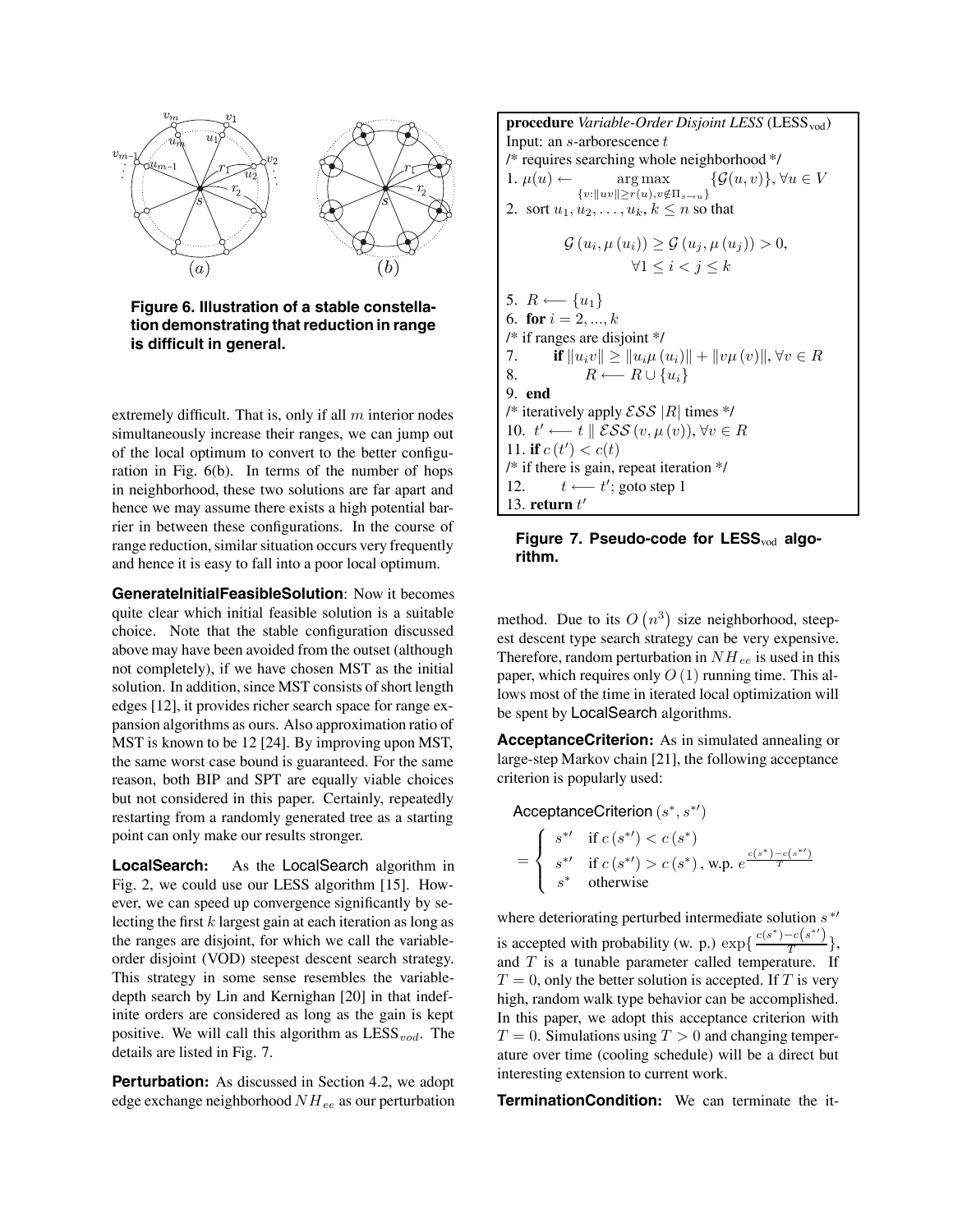eration: (i) if  $s^*$  has reached the global optimum, (ii) if maximum pre-specified number of iteration has reached, or (iii) if pre-specified time has elapsed. In case the globally optimal solution is known (say, using an IP solver), we use (i); otherwise, we use (iii) with maximum time limit set to 60 seconds using a Pentium 1.6GHz equipped machine. Now that all components in iterated local optimization is established, we proceed to simulations results.

## **6. Simulation Results**

Over  $1000\times1000$  m<sup>2</sup> deploy region, network configurations are generated by uniformly distributing  $n$ nodes, one of the node is selected as the source s, and broadcast routing trees rooted at s are constructed. By varying the number of nodes within the deploy region, we have effectively changed the node density per unit area. The path loss factors  $\alpha = 2$  and 4 are used in our simulations. For each network instance, globally optimal solutions are obtained following the IP formulation in [7]. As an IP solver, CPLEX [10], one of the most sophisticated commercial IP solver, was used. From our experience, a network size of up to 20 nodes is the practical maximum limit solvable in a reasonable time  $\langle \langle 3 \rangle$ hours per instance). However, CPLEX being a general purpose IP solver, it does not rule out the possibility that one may develop customized solver by generating problem-specific cuts for branch-and-cut methods [22] either to speed up the calculation or to allow for larger network sizes.

For small network sizes  $4 \leq n \leq 20$ , we are able to compare our results with optimal solutions by CPLEX, and they are summarized in Table 1 and 2. The expressions to obtain the values in each column is summarized underneath the tables. Each entry in the tables is an average of 1000 randomly generated network instances. We note that obtaining the whole globally optimal solutions took several weeks using a Pentium 2.8GHz processor equipped machine, which demonstrates impracticableness of the IP approach in real situations. All other algorithms are implemented in MATLAB environment. We allowed up to 60 seconds for the iterated local optimization (ILO) using  $NH_{ess} + NH_{ee}$  to run before interrupted. As the performance comparison measure, we presented both the average total transmit power and the average percentage excess  $(\overline{P.E.})$  over global optima defined as

$$
\overline{P.E.} = \frac{1}{k} \sum_{j=1}^{k} \left[ c_j(T_{\text{algo}}) / c_j(T_{\text{OPT}}) - 1 \right] \times 100\%,
$$

for the algorithm *algo*. Let  $p_{opt}$  denote the probability (frequency) of local optima by ILO being actu-

ally global optima (OPT). The values in second parenthesis in column (c) roughly represents  $(1 - p_{opt})$  =  $Pr[c(T_{\text{ILO}}) > c(T_{\text{OPT}})]$  in percentage.

We can observe that ILO consistently produces very high quality local optima, among which globally optimal solutions are obtained with high frequency. As noted earlier,  $NH_{ee}$  is complementary to  $NH_{ess}$ , and hence using  $NH_{ee}$  converts a large fraction of suboptimal cases into global optima. For instance, for  $\alpha = 2$ ,  $n \le 20$ , we get  $P.E. \le 1.117\%$  and  $(1 - p_{opt}) \le$ 30.8%. In case of  $\alpha = 4$ , we can get global optima for almost all instances, with  $p_{opt} \geq 96.5\%$  and  $P.E. \leq 0.039\%$  for  $n \leq 20$ . Out of interest we also tested local search using  $NH_{ee}$  alone, and its results are reported in column (d). We can see that the result is not impressive enough, although still better than IMBM or 1-Shrink. However, we should note that this level of performance is achieved without random restarts as in IMBM. The reason we get better performance for  $\alpha = 4$ is quite clear. As observed in [3, 14, 26], the larger the path loss factor  $\alpha$ , the larger the penalty for increasing the transmit power. As the wireless broadcast advantage becomes negligible, more link-based characteristics is emphasized. In such case even local search using  $NH_{ee}$ alone performs reasonably well with  $\overline{P.E.} \leq 1.887\%$ , since  $NH_{ee}$  is a link-based neighborhood. Readers may also find interest in the performance of BIP or MST relative to the global optimum.

For a larger network size  $n > 20$ , comparison with optimal solutions by the IP solver was not possible. Hence as a reference, performance comparison of LESS, MST, BIP [26], and EWMA [3] are presented in Fig. 8. Extrapolating the performance level of LESS demonstrated in Table 1 and 2 to larger network sizes, Fig. 8 provides a valuable measure how other algorithms perform relative to the optimal. Average total transmit power is compared in Fig. 8(a) and (c), and the ratio of them is compared in Fig. 8(b) and (d) for  $\alpha = 2$  and 4. In all figures, it is easy to notice that LESS consistently outperforms others by a wide margin, even EWMA, which used to be state-of-the-art. For instance, LESS performs approximately 25∼31% (7.5∼8.5%) better than MST, over the entire range from  $n = 20$  to 1000 for  $\alpha = 2$  (resp.  $\alpha = 4$ ). For  $\alpha = 4$ , due to high dynamic range, it is hard to appreciate the performance gain in Fig. 8(c) but it is clearly visible in Fig. 8(d). Clearly, this suggest we should densely deploy network nodes, which has more favorable effect than efficient algorithms for large  $\alpha$ . For many practical situations when a high quality local optimum usually suffices, our work can be used for benchmarking other algorithms for comparison.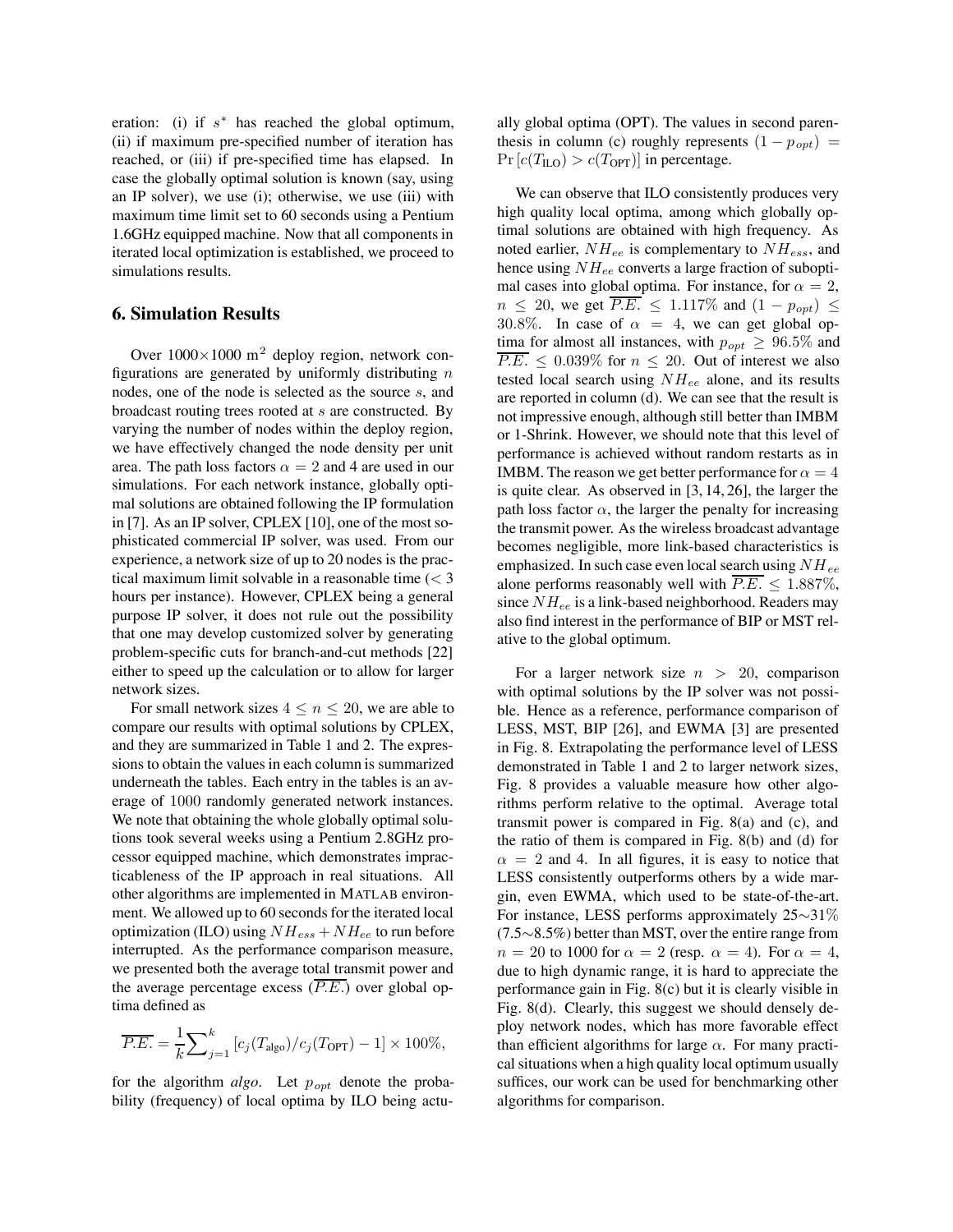| $(a)$ n | $(b)$ OPT $(P.E.)$ | (c) ILO (P.E.) $(1 - p_{opt})$    | (d) $NH_{ee}$ (P.E.)   | $(e)$ BIP $(P.E.)$    | $(f)$ MST $(P.E.)$      |
|---------|--------------------|-----------------------------------|------------------------|-----------------------|-------------------------|
|         | $4.3143e+5$        | 4.3143e+5 $(0.0000\%)$ (0.0%)     | 4.3455e+5 (0.7232%)    | $4.4192e+5(2.5994\%)$ | $4.7631e+5(10.4685%)$   |
|         | $4.3102e+5$        | 4.3102e+5 $(0.0000\%) (0.0\%)$    | $4.3787e+5(1.5893%)$   | 4.5459e+5 (5.9326%)   | 4.9352e+5 (15.5838%)    |
| o       | $4.2652e+5$        | 4.2655e+5 $(0.0059\%)$ (0.2%)     | $4.3691e+5(2.4360\%)$  | $4.5998e+5$ (8.1004%) | 5.0399e+5 $(18.8144\%)$ |
|         | $4.2720e+5$        | 4.2734e+5 $(0.0297%) (0.7%)$      | 4.4146e+5 (3.3380%)    | $4.7062e+5(10.5279%)$ | $5.1693e+5(22.3715%)$   |
|         | $4.2408e+5$        | 4.2444e+5 $(0.0854\%)$ (2.0%)     | $4.4421e+5(4.7467%)$   | 4.7761e+5 (13.3438%)  | 5.2574e+5 (25.2631%)    |
|         | $4.1824e+5$        | 4.1850e+5 $(0.0562\%)$ (2.0%)     | $4.4001e+5(5.2051%)$   | 4.7966e+5 (15.8574%)  | $5.2605e+5(27.6818%)$   |
| 10      | $4.1977e+5$        | $4.2045e+5(0.1762%)$ (3.9%)       | $4.4510e+5(6.0343%)$   | 4.8863e+5 (17.2536%)  | 5.3655e+5 (29.3122%)    |
| 11      | $4.1404e+5$        | 4.1513e+5 $(0.2542\%)$ (6.1%)     | $4.4061e+5(6.4173%)$   | 4.8709e+5 (18.2900%)  | $5.3244e+5(29.6363%)$   |
| 12      | $4.1079e+5$        | $4.1195e+5(0.2723%)$ (6.8%)       | $4.4078e+5(7.3006\%)$  | 4.8602e+5 (19.1320%)  | 5.3351e+5 (31.2965%)    |
| 13      | $4.0735e+5$        | $4.0853e+5(0.2748%)$ (7.3%)       | $4.4168e+5(8.4276%)$   | 4.8940e+5 (20.8748%)  | 5.3479e+5 (32.5564%)    |
| 14      | $4.0776e+5$        | $4.1012e+5(0.5679%)(13.8%)$       | $4.4337e+5(8.7331\%)$  | $4.9478e+5(22.1620%)$ | 5.3809e+5 (33.2930%)    |
| 15      | $4.0603e+5$        | $4.0853e+5(0.6181\%)(15.5\%)$     | $4.4256e+5(8.9969%)$   | $4.8921e+5(21.1684%)$ | $5.3572e+5(33.1597%)$   |
| 20      | $3.9952e+5$        | 4.0390e+5 $(1.1170\%)$ $(30.8\%)$ | $4.4340e+5(10.9832\%)$ | 4.9831e+5 (25.4930%)  | 5.3865e+5 (36.0863%)    |

**Table 1. Comparison of local search using**  $NH_{es}$  and  $NH_{ee}$  with global optima ( $\alpha = 2$ )

**Table 2. Comparison of local search using**  $NH_{ess}$  and  $NH_{ee}$  with global optima ( $\alpha = 4$ )

| (a) n | $(b)$ OPT $(P.E.)$ | (c) ILO (P.E.) $(1 - p_{opt})$                                              | (d) $NH_{ee}$ (P.E.)   | $(e)$ BIP $(P.E.)$                          | $(f)$ MST $(P.E.)$     |
|-------|--------------------|-----------------------------------------------------------------------------|------------------------|---------------------------------------------|------------------------|
|       | 1.3383e+11         | $1.3383e+11(0.0000\%)(0.0\%)$                                               | $1.3448e+11(0.4205\%)$ | $1.3686e+11(2.8603%)$                       | $1.4025e+11(5.3330%)$  |
| 6     | $1.1127e + 11$     | $1.1127e+11(0.0000\%)(0.0\%)$                                               | $1.1187e+11(0.5850%)$  | $1.1504e+11(3.5228%)$                       | $1.1854e+11(6.4568%)$  |
|       | $1.0075e+11$       | $1.0074e+11(0.0009%)(0.1%)$                                                 | $1.0176e+11(0.8120%)$  | $1.0476e+11(4.2778%)$                       | $1.0713e+11(7.0146%)$  |
| 8     | $0.8822e+11$       | $0.8825e+11(0.0397%)(0.2%)$                                                 | $0.8932e+11(1.1653%)$  | $0.9249e+11(4.9752%)$                       | $0.9527e+11(8.3369%)$  |
| 9     | $0.7811e+11$       | $0.7813e+11(0.0207%)$ (0.4%)                                                | $0.7895e+11(0.9693%)$  | $0.8223e+11(5.8491\%)$                      | $0.8418e+11(8.7395%)$  |
| 10    | $0.7295e+11$       | $0.7297e+11(0.0412\%)(0.8\%)$                                               | $0.7367e+11(1.0714\%)$ | $0.7713e+11(6.0221%)$                       | $0.7916e+11(9.1413%)$  |
| 11    | $0.6441e+11$       | $0.6444e+11(0.0438\%)$ (0.9%)                                               | $0.6522e+11(1.2194\%)$ | $0.6837e+11(6.2592\%)$                      | $0.7015e+11(9.0619%)$  |
| 12    | $0.5806e+11$       | $0.5808e+11(0.0384\%)(0.6\%)$                                               | $0.5891e+11(1.3915%)$  | $0.6174e+11(6.3946\%)$                      | $0.6336e+11(9.3804\%)$ |
| 13    | $0.5431e+11$       | $0.5432e+11(0.0418\%)$ (1.5%)                                               | $0.5534e+11(1.7298\%)$ | $0.5796e+11(6.8126%)$                       | $0.5912e+11(9.1565%)$  |
| 14    | $0.4971e+11$       | $0.4972e+11(0.0468\%)$ (1.4%)                                               | $0.5045e+11(1.4731\%)$ | $0.5318e+11(7.2157%)$                       | $0.5434e+11(9.9587%)$  |
| 15    | $0.4571e+11$       | $0.4573e+11(0.0645%)$ (2.1%)                                                | $0.4647e+11(1.7533%)$  | $0.4875e+11(6.8394\%)$                      | $0.4987e+11(9.5634%)$  |
| 20    | $0.3303e+11$       | $0.3305e+11(0.0391\%)$ (3.5%)                                               | $0.3365e+11(1.8868%)$  | $0.3529e+11(7.2012\%)$                      | $0.3663e+11(11.2691%)$ |
|       |                    | $\infty$ extends in $\infty$ $\mathbb{R}^k$ (T) $\infty$ $\mathbb{R}^k$ (T) |                        | $\lambda$ and $\mathbb{R}^k$ (m $\lambda$ ) |                        |

(a)  $n =$  network size (b)  $\frac{1}{k} \sum_{j=1}^{k} c_j(T_{\text{OPT}})$  (c)  $\frac{1}{k} \sum_{j=1}^{k} c_j(T_{NH_{ess}+NH_{ee}})$  (d)  $\frac{1}{k} \sum_{j=1}^{k} c_j(T_{NH_{ee}})$  (e)  $\frac{1}{k} \sum_{j=1}^{k} c_j(T_{BIP})$  (f)  $\frac{1}{k} \sum_{j=1}^{k} c_j(T_{MST})$ 

## **7. Conclusions**

We investigated efficient heuristics for the minimum energy broadcast (MEB) problem. While there have been much efforts in developing efficient tree construction algorithms beginning from the BIP algorithm, we provided different algorithms based on an iterative improvement approach. Specifically, through the use of iterated local optimization techniques, it is demonstrated that the performance of our former algorithm, Largest Expanding Sweep Search (LESS), can be further enhanced. Extensive comparison study with globally optimal solutions obtained by an integer programming solver confirmed that the produced solutions are very close to global optima in most cases, and the average percentage excess over the optimum is limited to merely within 1.12 percents up to the network size of 20 nodes. Moreover, unlike the exact method by integer programming approach, our algorithms can handle very large network sizes and hence can serve as the basis for benchmarking other developed algorithms. We believe the gained insights from this work may spur the

development of better performing localized algorithms.

## **References**

- [1] D. Applegate, W. Cook, and A. Rohe. Chained linkernighan for large traveling salesman problems. *IN-FORMS Journal on Computing*, 15(1):82–92, 2003.
- [2] N. Bulusu, J. Heidemann, and D. Estrin. GPS-less low cost outdoor localization for very small devices. *IEEE Personal Communications Magazine*, 7(5):28–34, Oct. 2000.
- [3] M. Cagalj, J. P. Hubaux, and C. Enz. Minimum-energy broadcast in all-wireless networks: NP-completeness and distribution issues. In *Proc. ACM/IEEE MOBICOM '02*, Atlanta, Georgia, 2002.
- [4] A. E. F. Clementi, P. Crescenzi, P. Penna, G. Rossi, P. Vocca, A. Ferreira, and H. Reichel. On the complexity of computing minimum energy consumption broadcast subgraphs. In *STACS 2001. 18th Annual Symposium on Theoretical Aspects of Computer Science. Proceedings Lecture Notes in Computer Science Vol.2010*, pages 121–31, 2001.
- [5] A. E. F. Clementi, P. Penna, R. Silvestri, H. Reichel, and S. Tison. The power range assignment problem